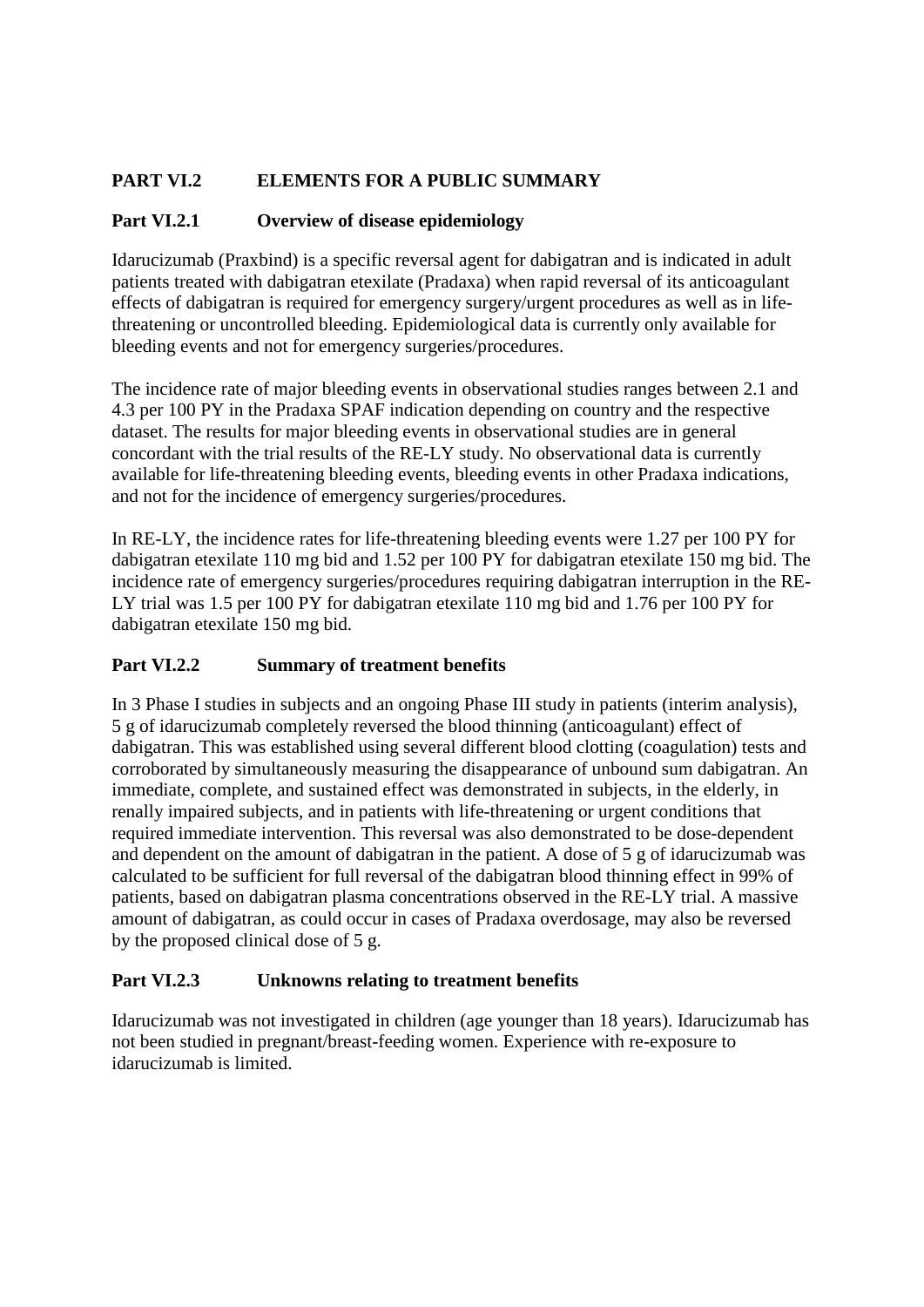# **Part VI.2.4 Summary of the safety concerns**

PVI.Table 5 Important identified risks

| <b>Risk</b> | What is known | Preventability |
|-------------|---------------|----------------|
| None        |               |                |

PVI.Table 6 Important potential risks

| <b>Risk</b>                                                                    | What is known (incl. reason why it is considered a potential risk)                                                                                                                                                                                                                                                                                                                                                                                                                                                                                                                                                                                   |
|--------------------------------------------------------------------------------|------------------------------------------------------------------------------------------------------------------------------------------------------------------------------------------------------------------------------------------------------------------------------------------------------------------------------------------------------------------------------------------------------------------------------------------------------------------------------------------------------------------------------------------------------------------------------------------------------------------------------------------------------|
| Ability of<br>idarucizumab to induce<br>an immune response<br>(immunogenicity) | To address immunogenicity of idarucizumab (i.e. the ability of idarucizumab to<br>induce an immune response), antibody formation against idarucizumab as well as<br>dabigatran was analysed throughout the clinical Phase I studies, including a 3-<br>months follow-up period. No apparent correlation of antibody development to<br>frequency of adverse events was observed in any of the 3 Phase I trials. Data on<br>anti-drug antibodies (ADAs) were available for 47 patients from the clinical<br>Phase III trial. No adverse events indicating potential risks that could have been<br>caused by ADAs were observed in any of the patients. |
| Allergic reactions<br>(hypersensitivity)                                       | Allergic reactions are currently not known to be associated with the use of<br>idarucizumab or its excipients. No such adverse events were observed in the<br>clinical Phase III trial.                                                                                                                                                                                                                                                                                                                                                                                                                                                              |
| Blood clotting events<br>(thrombotic events)                                   | The target population is adult patients being treated with dabigatran etexilate in<br>order to prevent the formation of blood clots. Idarucizumab reverses the blood<br>thinning (anticoagulant) effect of dabigatran etexilate. Therefore, due to the<br>underlying condition of the patient and the reversal effect of idarucizumab, blood<br>clots might form in patients receiving idarucizumab. Five patients developed<br>thrombotic events; in one patient the events occurred within 2 days of<br>idarucizumab treatment.                                                                                                                    |

# PVI.Table 7 Missing information

| <b>Risk</b>                       | What is known                                                                                                                                                                                                                                                                                                                                                                                                                                                                                                                                                                                               |
|-----------------------------------|-------------------------------------------------------------------------------------------------------------------------------------------------------------------------------------------------------------------------------------------------------------------------------------------------------------------------------------------------------------------------------------------------------------------------------------------------------------------------------------------------------------------------------------------------------------------------------------------------------------|
| Children (paediatric<br>patients) | Idarucizumab has not been studied in patients younger than 18 years. A paediatric<br>investigational plan including a deferral has been granted by EMA.                                                                                                                                                                                                                                                                                                                                                                                                                                                     |
| Pregnancy/breast-<br>feeding      | Idarucizumab has not been studied in pregnant or breast-feeding women.<br>Reproductive and developmental toxicity studies have not been performed, given<br>the nature and the intended clinical use of the medicinal product. Idarucizumab<br>may be used during pregnancy, if the clinical benefit outweighs the potential risks.<br>It is unknown if idarucizumab is excreted in human milk.                                                                                                                                                                                                             |
| Re-exposure to<br>idarucizumab    | In subjects, the frequencies of pre-existing anti-idarucizum ab antibodies with<br>cross-reactivity to idarucizumab were low and idarucizumab was well tolerated in<br>subjects with pre-existing antibodies. Further, in subjects, the frequencies of<br>treatment-emergent anti-idarucizumab antibodies were low; therefore it can be<br>concluded that idarucizumab has a low immunogenic potential. Data on re-<br>exposure in patients is available for 2 patients who experienced re-bleeds; in both<br>patients the clotting times normalised and the bleeding stopped after the second 5 g<br>dose. |